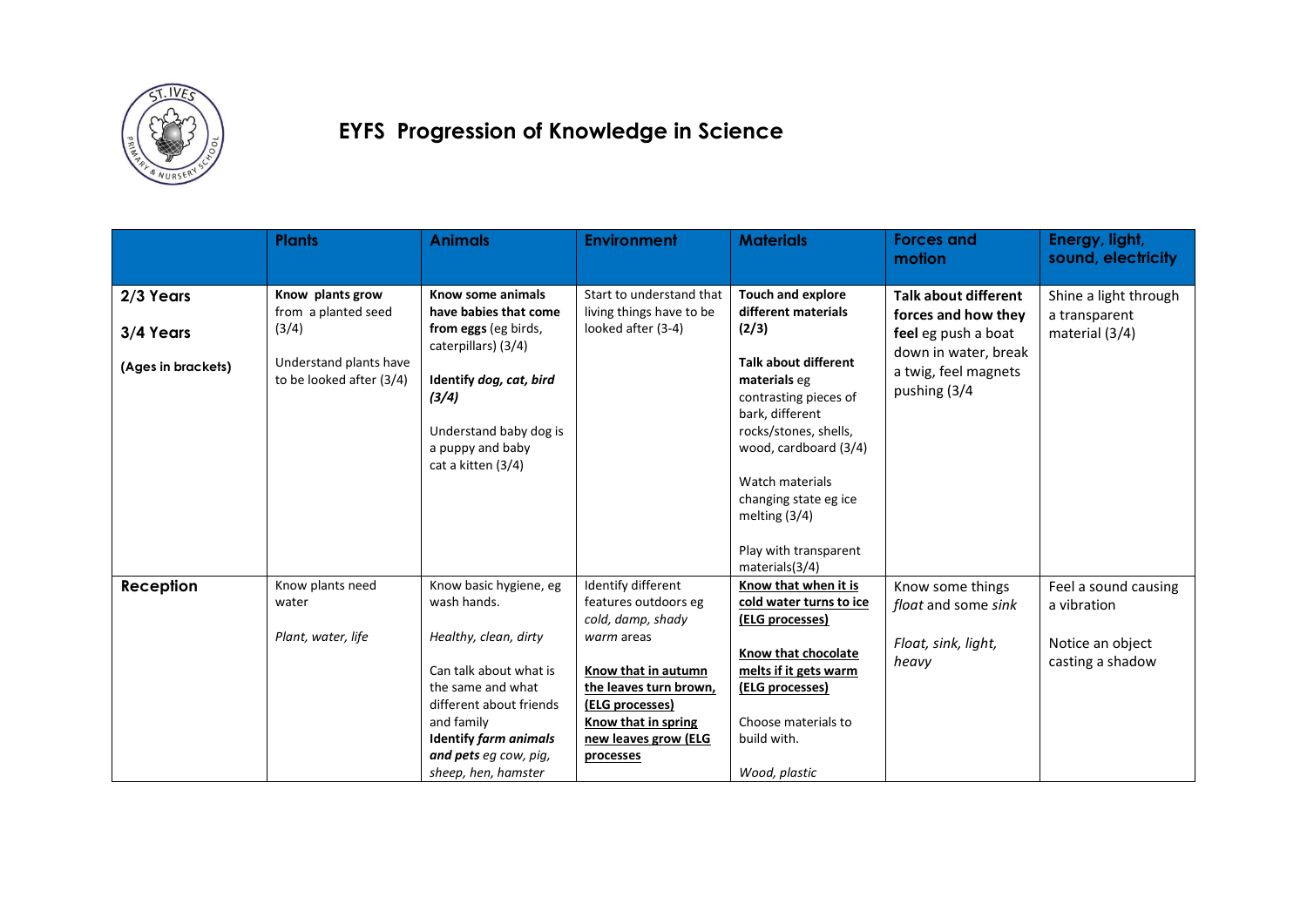

\*

| Year 1 Knowledge             | Children working towards national                                                                                                                                                                      | Children working at national standard                                                                                                                                                                                                                                                                                                                                                                                                                                                       | Children working beyond national standard                                                                                                                                                                                                                                          |
|------------------------------|--------------------------------------------------------------------------------------------------------------------------------------------------------------------------------------------------------|---------------------------------------------------------------------------------------------------------------------------------------------------------------------------------------------------------------------------------------------------------------------------------------------------------------------------------------------------------------------------------------------------------------------------------------------------------------------------------------------|------------------------------------------------------------------------------------------------------------------------------------------------------------------------------------------------------------------------------------------------------------------------------------|
| progression                  | standard                                                                                                                                                                                               |                                                                                                                                                                                                                                                                                                                                                                                                                                                                                             | *(taken from Lks2 NC)                                                                                                                                                                                                                                                              |
| Plants                       | know about similarities and<br>$\bullet$<br>differences in relation to living<br>things<br>make observations of animals<br>and plantsand talk about<br>changes                                         | identify and name a variety of common wild<br>$\bullet$<br>and garden plants, including deciduous and<br>evergreen trees<br>identify and describe the basic structure of a<br>$\bullet$<br>variety of common flowering plants, including<br>trees                                                                                                                                                                                                                                           | identify and describe the functions of different<br>parts of flowering plants: roots, stem/trunk<br>leaves and flowers<br>explore the role of flowers in the life cycle of<br>$\bullet$<br>flowering plants, including pollination, seed<br>formation and seed dispersal           |
| Animals, including<br>humans | know about similarities and<br>$\bullet$<br>differences in relation to living<br>things<br>make observations of animals<br>and plants and explain why some<br>things occur, and talk about<br>changes. | identify and name a variety of common animals<br>$\blacksquare$<br>including fish, amphibians, reptiles, birds and<br>mammals including pets)<br>identify and name a variety of common animals<br>that are carnivores, herbivores and omnivores<br>identify, name, draw and label the basic parts<br>п<br>of the body associated with each sense                                                                                                                                            | identify that humans and some animals have<br>skeletons and muscles for support, protection<br>and movement.<br>Construct and interpret a variety of food<br>chains, identifying producers, predators and<br>prey                                                                  |
| Properties of<br>materials   | know about similarities and<br>differences in relation to<br>materials                                                                                                                                 | distinguish between an object and the material<br>$\blacksquare$<br>from which it is made<br>compare and group together a variety of<br>everyday materials on the basis of their simple<br>physical properties<br>describe the simple physical properties of a<br>$\blacksquare$<br>variety of everyday materials<br>identify and compare the uses of a variety of<br>everyday materials, including wood, metal,<br>plastic, glass, brick, rock, paper and cardboard<br>for particular uses | compare and group together different kinds of<br>rocks on the basis of their simple physical<br>properties<br>recognise that soils are made from rocks and<br>organic matter<br>compare and group materials together,<br>according to whether they are solids, liquids or<br>gases |
| Seasonal changes             | make observations of animals<br>$\bullet$<br>and plants and explain why some<br>things occur, and talk about<br>changes.                                                                               | observe changes across the four seasons<br>$\bullet$<br>observe and describe weather associated with<br>the seasons and how day length varies                                                                                                                                                                                                                                                                                                                                               | recognise that environments can change and<br>$\blacksquare$<br>that this can sometimes pose dangers to living<br>things                                                                                                                                                           |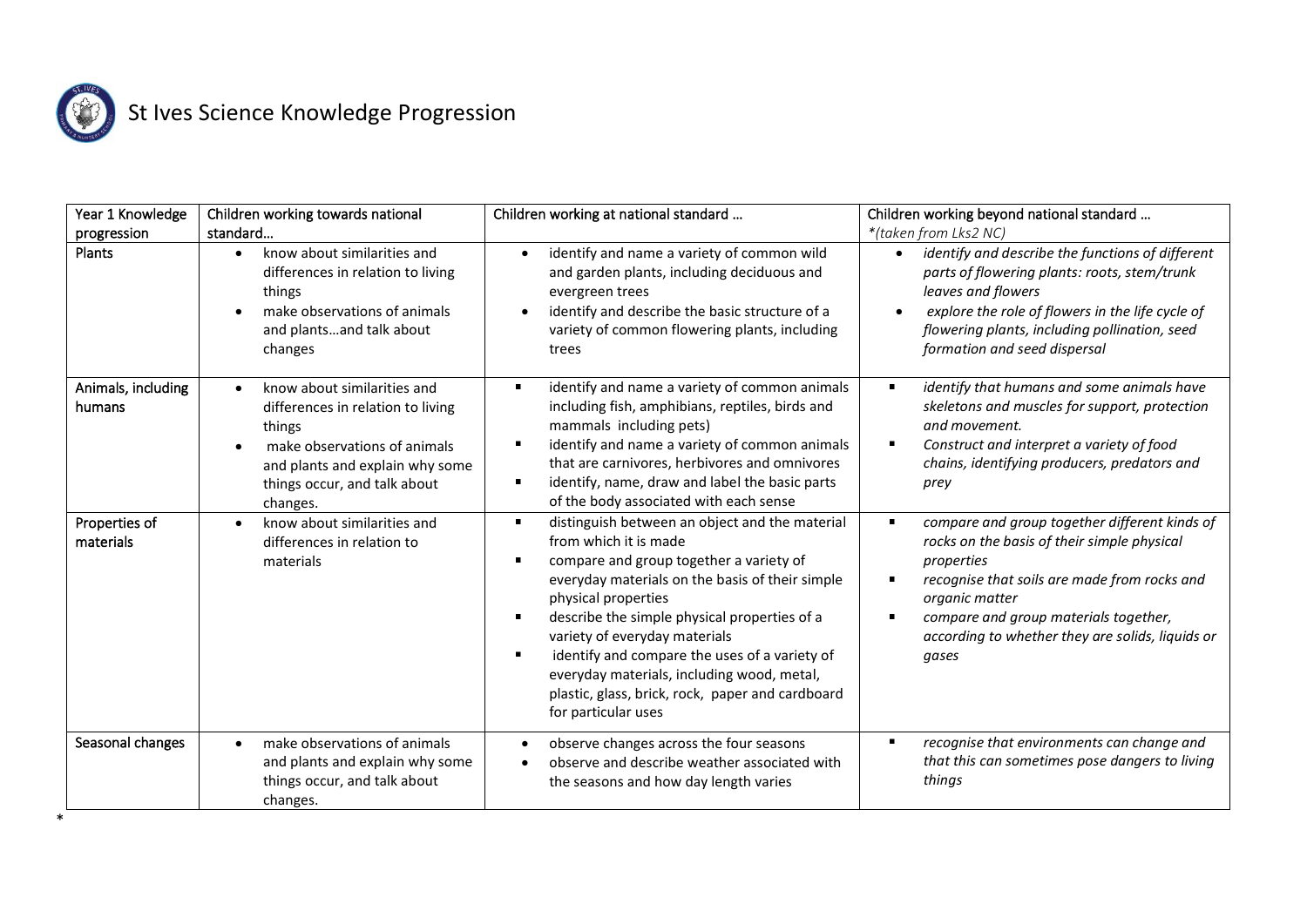

| Y2 Knowledge                                      | <b>Children working towards</b>                                                                                                                                                                                                                                                                     | Children working at national standard                                                                                                                                                                                                                                                                                                                                                                                                                                                                                                                                                                                                                                               | Children working beyond national standard                                                                                                                                                                                                                                                                                                                                                                                                                                                                                                                                                                                                                                                                            |
|---------------------------------------------------|-----------------------------------------------------------------------------------------------------------------------------------------------------------------------------------------------------------------------------------------------------------------------------------------------------|-------------------------------------------------------------------------------------------------------------------------------------------------------------------------------------------------------------------------------------------------------------------------------------------------------------------------------------------------------------------------------------------------------------------------------------------------------------------------------------------------------------------------------------------------------------------------------------------------------------------------------------------------------------------------------------|----------------------------------------------------------------------------------------------------------------------------------------------------------------------------------------------------------------------------------------------------------------------------------------------------------------------------------------------------------------------------------------------------------------------------------------------------------------------------------------------------------------------------------------------------------------------------------------------------------------------------------------------------------------------------------------------------------------------|
| progression<br>Living things in<br>their habitats | national standard<br>know about similarities<br>$\bullet$<br>and differences in<br>relation to living things<br>talk about the features<br>$\bullet$<br>of their own immediate<br>environment and how<br>environments might<br>vary from one another.<br>make observations of<br>animals and plants | explore and compare the differences between things that are<br>$\bullet$<br>living, dead, and things that have never been alive<br>identify and name a variety of plants and animals in their<br>$\bullet$<br>habitats, including micro-habitats<br>identify that most living things live in habitats to which they<br>$\bullet$<br>are suited and describe how different habitats provide for the<br>basic needs of different kinds of animals and plants, and how<br>they depend on each other<br>describe how animals obtain their food from plants and other<br>$\bullet$<br>animals, using the idea of a simple food chain, and identify<br>and name different sources of food | *(taken from Lks2 NC)<br>identify and name a variety of living things (plants and animals in<br>$\bullet$<br>the local and wider environment, using classification keys to<br>assign them to groups<br>give reasons for classifying plants and animals based on specific<br>characteristics<br>recognise that environments can change constantly changing and<br>that this can sometimes pose dangers to specific habitats<br>construct and interpret a variety of food chains, identifying<br>producers, predators and prey                                                                                                                                                                                         |
| <b>Plants</b>                                     | They make<br>$\bullet$<br>observations of animals<br>and plantsand talk<br>about changes                                                                                                                                                                                                            | find out and describe how plants need water, light and a<br>$\bullet$<br>suitable temperature to grow and stay healthy.<br>observe and describe how seeds and bulbs grow into mature<br>$\bullet$<br>plants                                                                                                                                                                                                                                                                                                                                                                                                                                                                         | explore the requirements of plants for life and growth (air, light,<br>water, nutrients from soil, and room to grow) and how they vary<br>from plant to plant<br>investigate the way in which water is transported within plants<br>$\bullet$                                                                                                                                                                                                                                                                                                                                                                                                                                                                        |
| <b>Animals including</b><br>humans                | know about similarities<br>$\bullet$<br>and differences in<br>relation to living things<br>make observations of<br>$\bullet$<br>animals and plants and<br>explain why some<br>things occur, and talk<br>about changes.                                                                              | notice that animals, including humans, have offspring which<br>$\bullet$<br>grow into adults<br>find out about and describe the basic needs of animals,<br>$\bullet$<br>including humans, for survival (water, food, air)<br>describe the importance for humans of exercise, eating the<br>$\bullet$<br>right amounts of different types of food, and hygiene                                                                                                                                                                                                                                                                                                                       | recognise that environments can change and that this can<br>$\bullet$<br>sometimes pose dangers to living things<br>Identify that animals, including humans, need the right types and<br>amounts of nutrition, and that they cannot make their own food:<br>they get nutrition from what they eat                                                                                                                                                                                                                                                                                                                                                                                                                    |
| <b>Uses of everyday</b><br>materials              | Know about similarities<br>$\bullet$<br>and differences in<br>relation to materials                                                                                                                                                                                                                 | Identify and compare the suitability of a variety of everyday<br>$\bullet$<br>materials, including wood, metal, plastic, glass, brick, rock,<br>paper and cardboard for particular uses<br>find out how the shapes of solid objects made from some<br>materials can be changed by squashing, bending, twisting and<br>stretching                                                                                                                                                                                                                                                                                                                                                    | compare and group together different kinds of rocks on the basis<br>$\bullet$<br>of their simple physical properties<br>recognise that soils are made from rocks and organic matter<br>describe in simple terms how fossils are formed when things that<br>have lived are trapped within rock<br>compare and group materials together, according to whether<br>they are solids, liquids or gases<br>observe that some materials change state when they are heated<br>or cooled, and measure or research the temperature at which this<br>happens in degrees Celsius (°C)<br>identify the part played by evaporation and condensation in the<br>water cycle and associate the rate of evaporation with<br>temperature |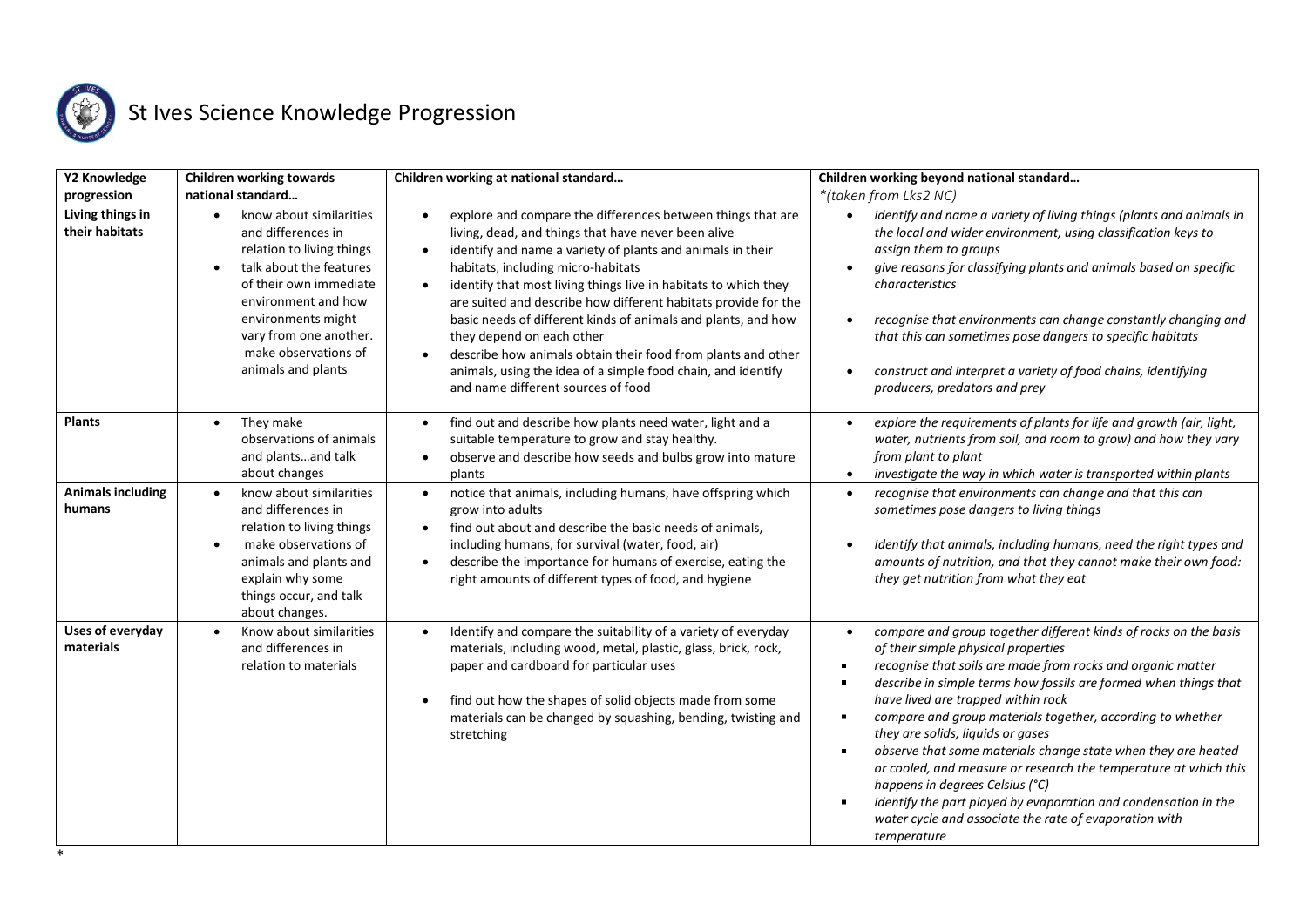

| Year 3 Knowledge            | Children working towards nation standard                                                                                                                                                                                                                                                                                                                                     | Children working at national standard                                                                                                                                                                                                                                                                                                                                                                                                                                                                                                                               | Children working beyond national standard                                                                                                                                                                                                                                                                                                                                                           |
|-----------------------------|------------------------------------------------------------------------------------------------------------------------------------------------------------------------------------------------------------------------------------------------------------------------------------------------------------------------------------------------------------------------------|---------------------------------------------------------------------------------------------------------------------------------------------------------------------------------------------------------------------------------------------------------------------------------------------------------------------------------------------------------------------------------------------------------------------------------------------------------------------------------------------------------------------------------------------------------------------|-----------------------------------------------------------------------------------------------------------------------------------------------------------------------------------------------------------------------------------------------------------------------------------------------------------------------------------------------------------------------------------------------------|
| progression<br>Plants       | identify and describe the basic structure of a variety of<br>$\bullet$<br>common flowering plants, including trees<br>find out and describe how plants need water, light and<br>a suitable temperature to grow and stay healthy.<br>observe and describe how seeds and bulbs grow into<br>$\bullet$<br>mature plants<br>observe changes across the four seasons<br>$\bullet$ | identify and describe the functions of different parts of<br>$\bullet$<br>flowering plants: roots, stem/trunk leaves and flowers<br>explore the requirements of plants for life and growth (air,<br>$\bullet$<br>light, water, nutrients from soil, and room to grow) and how<br>they vary from plant to plant<br>investigate the way in which water is transported within plants<br>$\bullet$<br>explore the role of flowers in the life cycle of flowering plants,<br>$\bullet$<br>including pollination, seed formation and seed dispersal.                      | *(taken from UKS2 NC)<br>recognise that living things (plants) produce offspring of<br>the same kind but normally offspring vary and are not<br>identical to their parents<br>describe the life process of reproduction in some plants<br>$\bullet$                                                                                                                                                 |
| Animals including<br>humans | find out about and describe the basic needs of animals.<br>including humans, for survival (water, food and air)<br>describe the importance for humans of exercise, eating<br>the right amounts of different types of food, and<br>hygiene<br>identify, name, draw and label the basic parts of the<br>human body                                                             | identify that animals, including humans, need the right types<br>$\bullet$<br>and amount of nutrition, and that they cannot make their<br>own food; they get nutrition from what they eat<br>identify that humans and some other animals have skeletons<br>$\bullet$<br>and muscles for support, protection and movement                                                                                                                                                                                                                                            | recognise the impact of diet, exercise, drugs and lifestyle on<br>the way their bodies function.<br>Identify and name the main parts of the human circulatory<br>system, and describe the functions of the heart, blood vessels<br>and blood (including the pulse and clotting).<br>describe the ways in which nutrients and water are<br>$\bullet$<br>transported within animals, including humans |
| Rocks                       | compare and group together a variety of everyday<br>materials on the basis of their simple physical<br>properties<br>describe the simple physical properties of a variety of<br>everyday materials<br>identify and compare the uses of a variety of everyday<br>materials, including wood, metal, plastic, glass, brick,<br>rock, paper and cardboard for particular uses    | compare and group together different kinds of rocks on the<br>$\bullet$<br>basis of their simple physical properties<br>recognise that soils are made from rocks and organic matter<br>$\bullet$<br>describe in simple terms how fossils are formed when things<br>$\bullet$<br>that have lived are trapped within rock                                                                                                                                                                                                                                             | compare and group together everyday materials based on<br>evidence from comparative and fair tests, including their<br>hardness, solubility, transparency, conductivity (electrical and<br>thermal), and response to magnets<br>give reasons, based on evidence from comparative and fair<br>tests, for the particular uses of everyday materials, including<br>metals, wood and plastic            |
| Forces and<br>magnets       | describe the simple physical properties of a variety of<br>everyday materials (attracted to a magnet or not)<br>compare and group together a variety of everyday<br>materials on the basis of their simple physical<br>properties (attracted to a magnet or not)                                                                                                             | compare how things move on different surfaces<br>notice that some forces need contact between two objects but<br>magnetic forces act at a distance<br>observe how magnets attract or repel each other and attract<br>some materials and not others<br>compare and group together a variety of everyday materials on<br>the basis of whether they are attracted to a magnet, and identify<br>some magnetic materials<br>describe magnets as having two poles<br>predict whether two magnets will attract or repel each other,<br>depending on which poles are facing | explain that unsupported objects fall towards the Earth because<br>of the force of gravity acting between the Earth and the falling<br>object<br>identify the effect of air resistance, water resistance and friction,<br>that act between moving surfaces                                                                                                                                          |
| Light                       | describe the simple physical properties of a variety of<br>everyday materials (opaque, translucent, transparent<br>materials)<br>compare and group together a variety of everyday<br>$\blacksquare$<br>materials on the basis of their simple physical properties<br>(opaque, translucent, transparent material)                                                             | recognise that they need light in order to see things and that<br>٠<br>dark is the absence of light<br>notice that light is reflected from surfaces<br>recognise that shadows are formed when a light source is<br>$\blacksquare$<br>blocked by a solid object<br>find patterns in the way that the size of shadows change                                                                                                                                                                                                                                          | recognise that light appears to travel in straight lines<br>×<br>×<br>use the idea that light travels in straight lines to explain that<br>objects are seen because they give out or reflect light into the<br>eye<br>×<br>explain that we see things because light travels from light<br>sources to our eyes or from light sources to objects and then<br>to our eyes                              |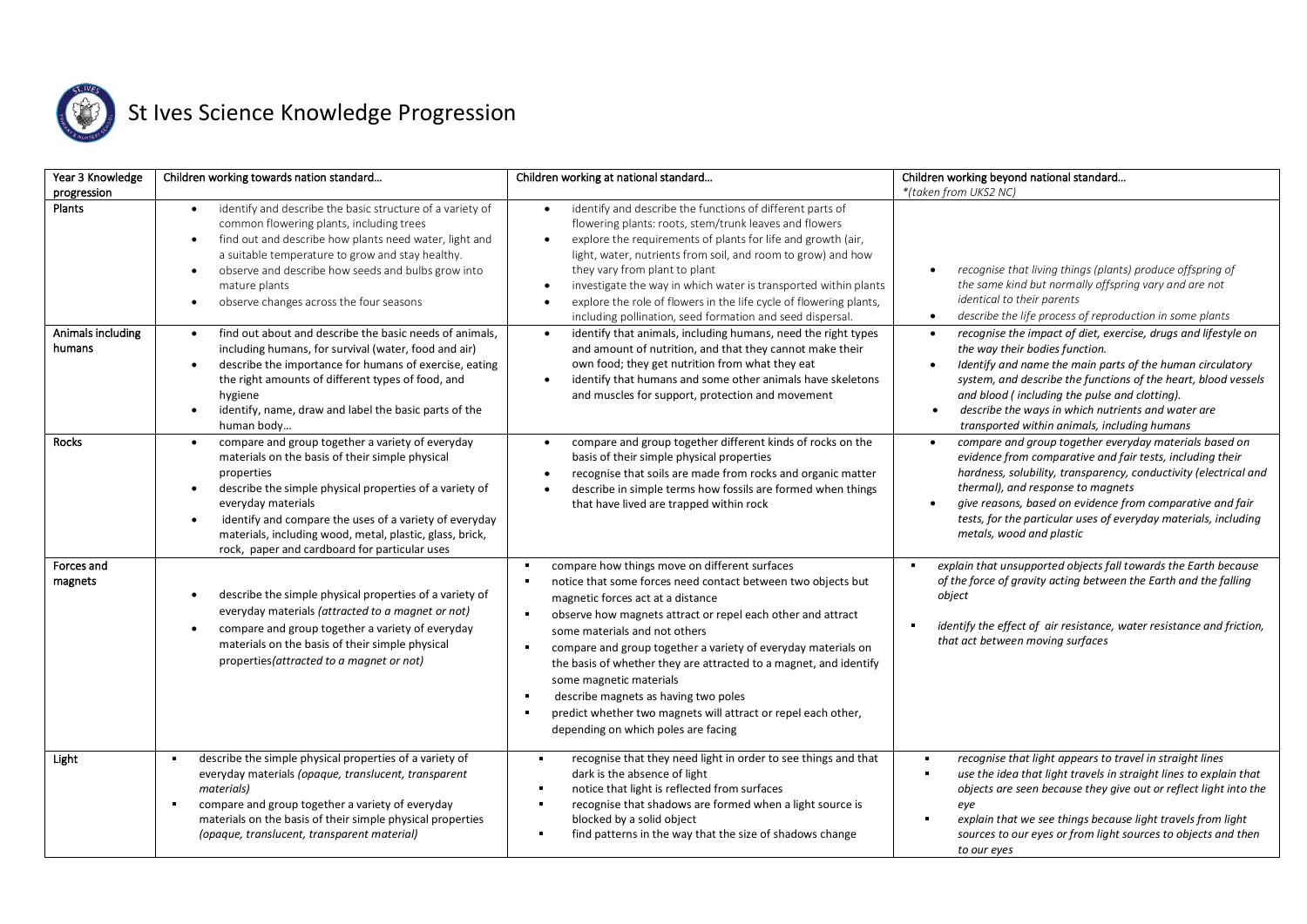

| observe and describe weather associated with the seasons | recognise that light from the Sun can be dangerous and that | use the idea that light travels in straight lines to explain why |
|----------------------------------------------------------|-------------------------------------------------------------|------------------------------------------------------------------|
| and how day length varies.                               | there are ways to protect our eyes                          | shadows have the same shape as the objects that cast them        |
|                                                          |                                                             |                                                                  |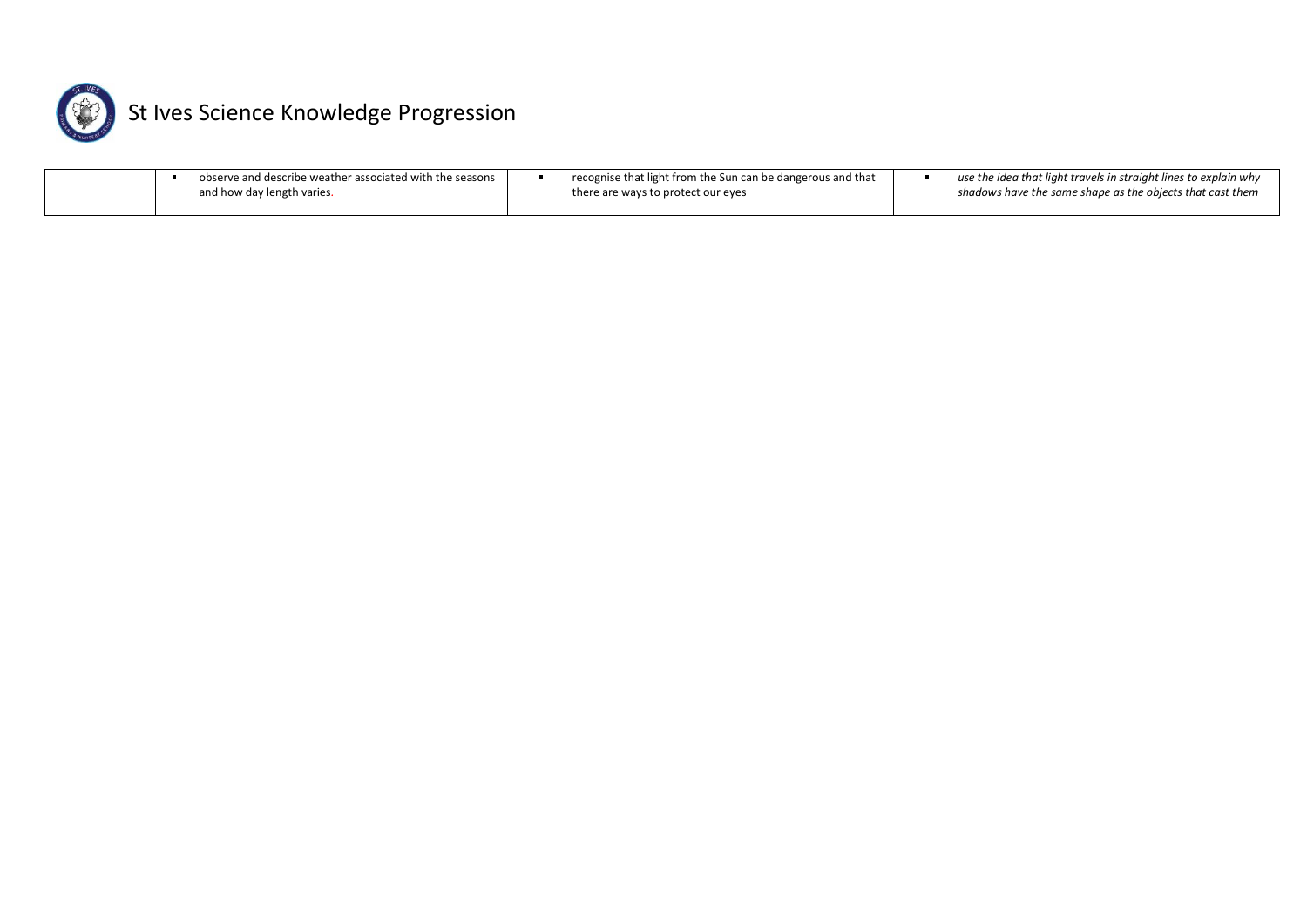

| Year 4<br>Knowledge<br>progression            | Children working towards national standard                                                                                                                                                                                                                                                                                                                                                                                                                                                                                                            | Children working at national standard                                                                                                                                                                                                                                                                                                                                                                                                                                                                                                                                                                                                             | Children working beyond national standard<br>*(taken from UKS2 NC)                                                                                                                                                                                                                                                                                                                                                                    |
|-----------------------------------------------|-------------------------------------------------------------------------------------------------------------------------------------------------------------------------------------------------------------------------------------------------------------------------------------------------------------------------------------------------------------------------------------------------------------------------------------------------------------------------------------------------------------------------------------------------------|---------------------------------------------------------------------------------------------------------------------------------------------------------------------------------------------------------------------------------------------------------------------------------------------------------------------------------------------------------------------------------------------------------------------------------------------------------------------------------------------------------------------------------------------------------------------------------------------------------------------------------------------------|---------------------------------------------------------------------------------------------------------------------------------------------------------------------------------------------------------------------------------------------------------------------------------------------------------------------------------------------------------------------------------------------------------------------------------------|
| Animals,<br>including<br>humans               | -find out about and describe the basic needs of animals, including<br>humans, for survival (water, food and air)<br>-describe the importance for humans of exercise, eating the right<br>amounts of different types of food, and hygiene<br>-identify and name a variety of common animals that are carnivores,<br>herbivores and omnivores<br>-describe how animals obtain their food from plants and other animals,<br>using the idea of a simple food chain, and identify and name different<br>sources of food                                    | -describe the simple functions of the basic parts of the digestive<br>system in humans<br>-identify the different types of teeth in humans and their simple<br>functions.<br>-Construct and interpret a variety of food chains, identifying<br>producers, predators and prey                                                                                                                                                                                                                                                                                                                                                                      | -identify and name the main parts of the human circulatory<br>system, and describe the functions of the heart, blood vessels and<br>blood (including the pulse and clotting).<br>-recognise the impact of diet, exercise, drugs and lifestyle on the<br>way their bodies function.<br>-describe the ways in which nutrients and water are transported<br>within animals, including humans                                             |
| <b>Living things</b><br>and their<br>habitats | -identify and name a variety of common animals including fish,<br>amphibians, reptiles, birds and mammals<br>-identify and name a variety of common animals that are carnivores,<br>herbivores and omnivores<br>-identify and name a variety of plants and animals in their habitats,<br>including micro-habitats<br>-identify that most living things live in habitats to which they are suited<br>and describe how different habitats provide for the basic needs of<br>different kinds of animals and plants, and how they depend on each<br>other | -recognise that living things can be grouped in a variety of ways<br>-explore and use classification keys to help group, identify and name a<br>variety of living things in their local and wider environment<br>-recognise that environments can change constantly changing and<br>that this can sometimes pose dangers to specific habitats                                                                                                                                                                                                                                                                                                     | -describe how living things are classified into broad groups<br>according to common observable characteristics and based on<br>similarities and differences, including micro-organisms, plants and<br>animals<br>-give reasons for classifying plants and animals based on specific<br>characteristics<br>-identify how animals and plants are adapted to suit their<br>environment in different ways and adaption leads to evolution |
| <b>States of</b><br>matter                    | -describe the simple physical properties of a variety of everyday<br>materials<br>-compare and group together a variety of everyday materials on the<br>basis of their simple physical properties                                                                                                                                                                                                                                                                                                                                                     | -compare and group materials together, according to whether they<br>are solids, liquids or gases<br>-observe that some materials change state when they are heated or<br>cooled, and measure or research the temperature at which this<br>happens in degrees Celsius (°C)<br>-identify the part played by evaporation and condensation in the<br>water cycle and associate the rate of evaporation with temperature                                                                                                                                                                                                                               | -use knowledge of solids, liquids and gases to decide how<br>mixtures might be separated, including through filtering, sieving<br>and evaporating<br>-demonstrate that dissolving, mixing and changes of state are<br>reversible changes<br>-Know that some materials will dissolve in liquid to form a<br>solution, and describe how to recover a substance from a solution                                                          |
| <b>Electricity</b>                            | -(explore battery powered toys and carry out a variety of enquires<br>related to these).                                                                                                                                                                                                                                                                                                                                                                                                                                                              | -identify common appliances that run on electricity<br>-construct a simple series electrical circuit identifying and naming the<br>basic parts of a simple electrical circuit, including cells, wires, bulbs,<br>switches and buzzers<br>-identify whether or not a lamp will light in a simple series circuit<br>based on whether or not the lamp is part of a complete loop with a<br>battery<br>-recognise that a switch opens and closes a circuit and associate this<br>with whether or not a lamp lights in a simple series circuit<br>-recognise some common conductors and insulators, and associate<br>metals with being good conductors | -associate the brightness of a lamp or the volume of a buzzer with<br>the number and voltage of cells used in the circuit<br>-compare and give reasons for variations in how components<br>function, including the brightness of bulbs, the loudness of<br>buzzers and the on/off position of switches<br>-use recognised symbols when representing a simple circuit in a<br>diagram                                                  |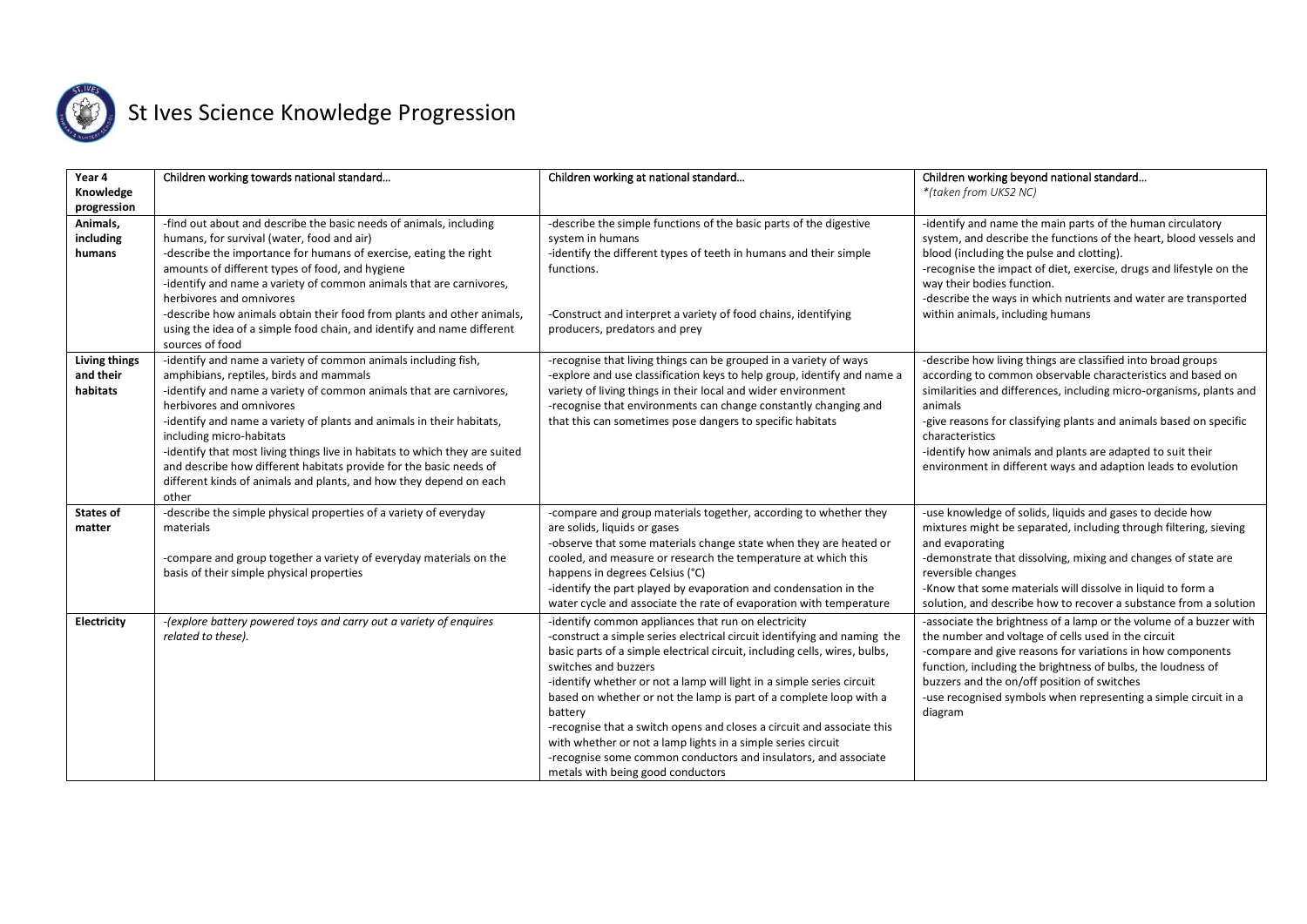

| Sound | (explore different ways of making and altering sounds  experiment      | -identify how sounds are made, associating some of them with           | -(linked to design technology with either children designing sound |
|-------|------------------------------------------------------------------------|------------------------------------------------------------------------|--------------------------------------------------------------------|
|       | making sounds of differing volume and pitch)                           | something vibrating                                                    | proofing for a house or ear protectors and designing and making a  |
|       |                                                                        | -recognise that vibrations from sound travel through a medium to the   | musical instrument)                                                |
|       | (observe and name a variety of sources of sound, noticing that we hear | ear                                                                    |                                                                    |
|       | with our ears)                                                         | -recognise that sounds get fainter as the distance from the sound      |                                                                    |
|       |                                                                        | source increases                                                       |                                                                    |
|       |                                                                        | -find patterns between the pitch of a sound and features of the object |                                                                    |
|       |                                                                        | that produced it                                                       |                                                                    |
|       |                                                                        | -find patterns between the volume of a sound and the strength of the   |                                                                    |
|       |                                                                        | vibrations that produced it.                                           |                                                                    |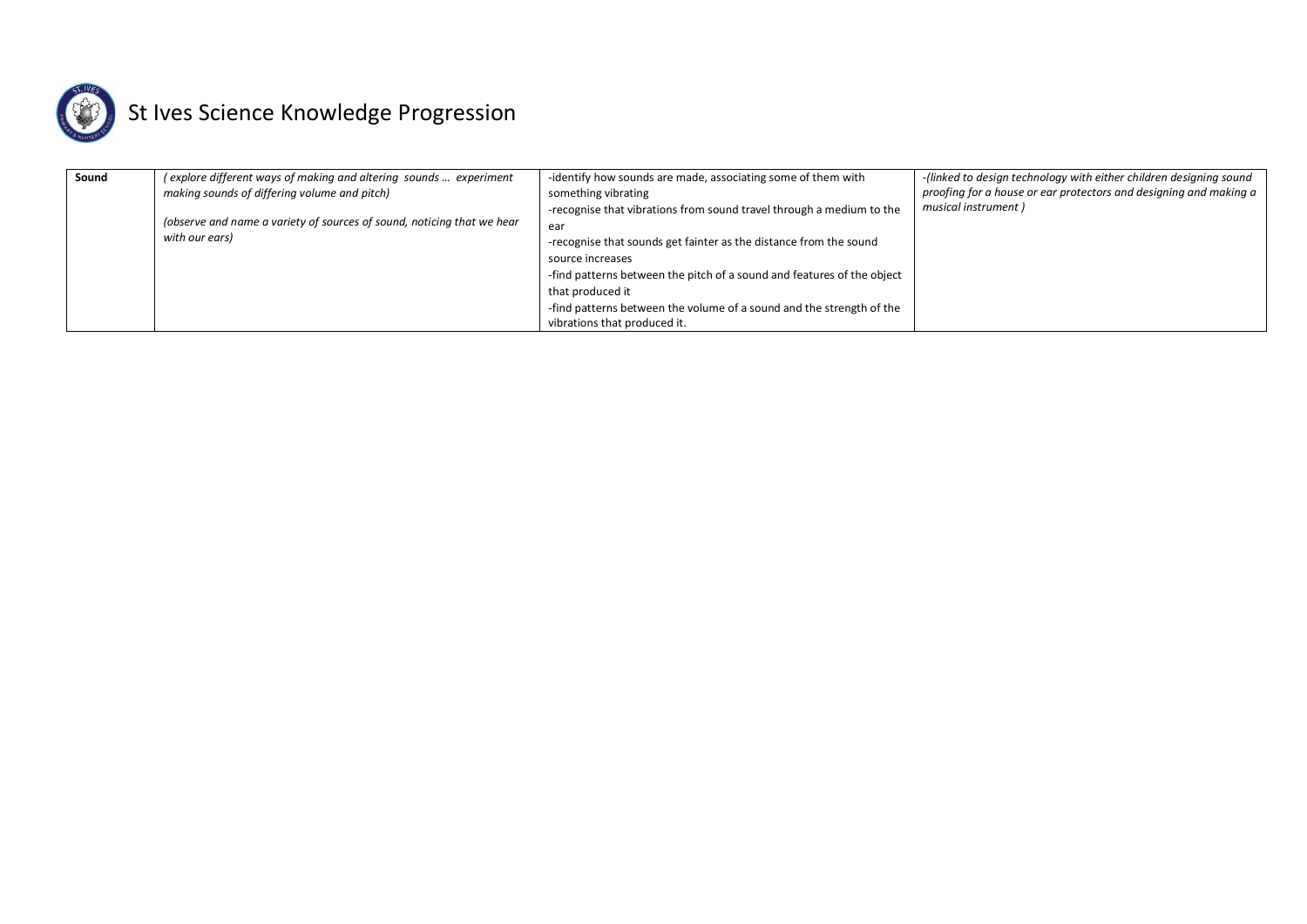

| Year 5<br>knowledge<br>progression        | Children working towards national standard                                                                                                                                                                                                                                | Children working at national standard                                                                                                                                                                                                                                                                                                                                                                                                                                                                                                                                                                                                                                                                                                                                                                                                                                                                                                                                                      | Children working beyond national standard<br>*(taken from KS3 NC)                                                                                                                                                                                                                                                                                                                                                                                                                                                                                                                                                                                                                                                  |
|-------------------------------------------|---------------------------------------------------------------------------------------------------------------------------------------------------------------------------------------------------------------------------------------------------------------------------|--------------------------------------------------------------------------------------------------------------------------------------------------------------------------------------------------------------------------------------------------------------------------------------------------------------------------------------------------------------------------------------------------------------------------------------------------------------------------------------------------------------------------------------------------------------------------------------------------------------------------------------------------------------------------------------------------------------------------------------------------------------------------------------------------------------------------------------------------------------------------------------------------------------------------------------------------------------------------------------------|--------------------------------------------------------------------------------------------------------------------------------------------------------------------------------------------------------------------------------------------------------------------------------------------------------------------------------------------------------------------------------------------------------------------------------------------------------------------------------------------------------------------------------------------------------------------------------------------------------------------------------------------------------------------------------------------------------------------|
| Animals,<br>including<br>humans           | -(from ks1) notice that animals, including humans,<br>have offspring which grow into adults                                                                                                                                                                               | -describe the changes as humans develop to old age                                                                                                                                                                                                                                                                                                                                                                                                                                                                                                                                                                                                                                                                                                                                                                                                                                                                                                                                         | -describe reproduction in humans, including the structure and function of<br>the male and female reproductive systems, menstrual cycle (without details<br>of hormones), gametes, fertilisation, gestation and birth, to include the<br>effect of maternal lifestyle on the foetus through the placenta                                                                                                                                                                                                                                                                                                                                                                                                            |
| Living things<br>in their<br>habitats     | -explore the part flowers play in the life cycle of<br>flowering plants, including pollination, seed formation<br>and seed dispersal<br>-explore and use classification keys to help group,<br>identify and name a variety of living things in their<br>local environment | -describe the difference in the life cycles of a mammal, an amphibian an insect and a<br>bird<br>-describe the life process of reproduction in some plants and animals                                                                                                                                                                                                                                                                                                                                                                                                                                                                                                                                                                                                                                                                                                                                                                                                                     | -describe the interdependence of organisms in an ecosystem, including<br>food webs and insect pollinated crops<br>- understand the importance of plant reproduction through insect<br>pollination in human food security<br>-identify differences between species<br>-understand heredity as the process by which genetic information is<br>transmitted from one generation to the next                                                                                                                                                                                                                                                                                                                            |
| Properties<br>and changes<br>of materials | -compare and group materials together, according to<br>whether they are solids, liquids or gases<br>-observe that some materials change state when they<br>are heated or cooled, and measure or research the<br>temperature at which this happens in degrees Celsius      | -compare and group together everyday materials based on evidence from<br>comparative and fair tests, including their hardness, solubility, transparency,<br>conductivity (electrical and thermal), and response to magnets<br>-know that some materials will dissolve in liquid to form a solution, and describe how<br>to recover a substance from a solution<br>-use knowledge of solids, liquids and gases to decide how mixtures might be<br>separated, including through filtering, sieving and evaporating<br>-give reasons, based on evidence from comparative and fair tests, for the particular<br>uses of everyday materials, including metals, wood and plastic<br>-demonstrate that dissolving, mixing and changes of state are reversible changes<br>-explain that some changes result in the formation of new materials, and that this<br>kind of change is not usually reversible, include changes associated with burning and<br>the action of acid on bicarbonate of soda | -describe the different states of matter in terms of particle model<br>-explain changes of state in terms of particle model<br>-explain simple techniques for separating mixtures: filtration, evaporation,<br>distillation and chromatography                                                                                                                                                                                                                                                                                                                                                                                                                                                                     |
| Earth and<br>space                        | -recognise that they need light in order to see things<br>and that dark is the absence of light<br>-recognise that light from the Sun can be dangerous<br>and that there are ways to protect our eyes                                                                     | -describe the movement of the Earth, and other planets relative to the Sun in the<br>solar system<br>-describe the movement of the Moon relative to the Earth<br>-describe the Sun, Earth and Moon as approximately spherical bodies<br>use the idea of the Earth's rotation to explain day and night and the apparent<br>movement of the sun across the sky                                                                                                                                                                                                                                                                                                                                                                                                                                                                                                                                                                                                                               | -know our Sun as a star, other stars in our galaxy, other galaxies<br>-understand how we have the seasons and the Earth's tilt, day length at<br>different times of the year, in different hemispheres                                                                                                                                                                                                                                                                                                                                                                                                                                                                                                             |
| Forces                                    | -compare how things move on different surfaces<br>-notice that some forces need contact between two<br>objects but magnetic forces act at a distance                                                                                                                      | -explain that unsupported objects fall towards the Earth because of the force of<br>gravity acting between the Earth and the falling object<br>-identify the effect of air resistance, water resistance and friction, that act between<br>moving surfaces<br>-recognise that some mechanisms including levers, pulleys and gears allow a smaller<br>force to have a greater effect                                                                                                                                                                                                                                                                                                                                                                                                                                                                                                                                                                                                         | -describe forces as pushes or pulls, arising from the interaction between<br>two objects<br>-identify non-contact forces: gravity forces acting at a distance on earth<br>and in space, forces between magnets<br>-use force arrows in diagrams, adding forces in one dimension, balanced<br>and unbalanced forces<br>-explain forces: associated with deforming objects; stretching and<br>squashing-springs; with rubbing and friction between surfaces, with<br>pushing things out of the way; resistance to motion of air and water<br>-describe forces being needed to cause an object to stop or start moving, or<br>to change their speed or direction of motion<br>-know forces can be measured in newtons |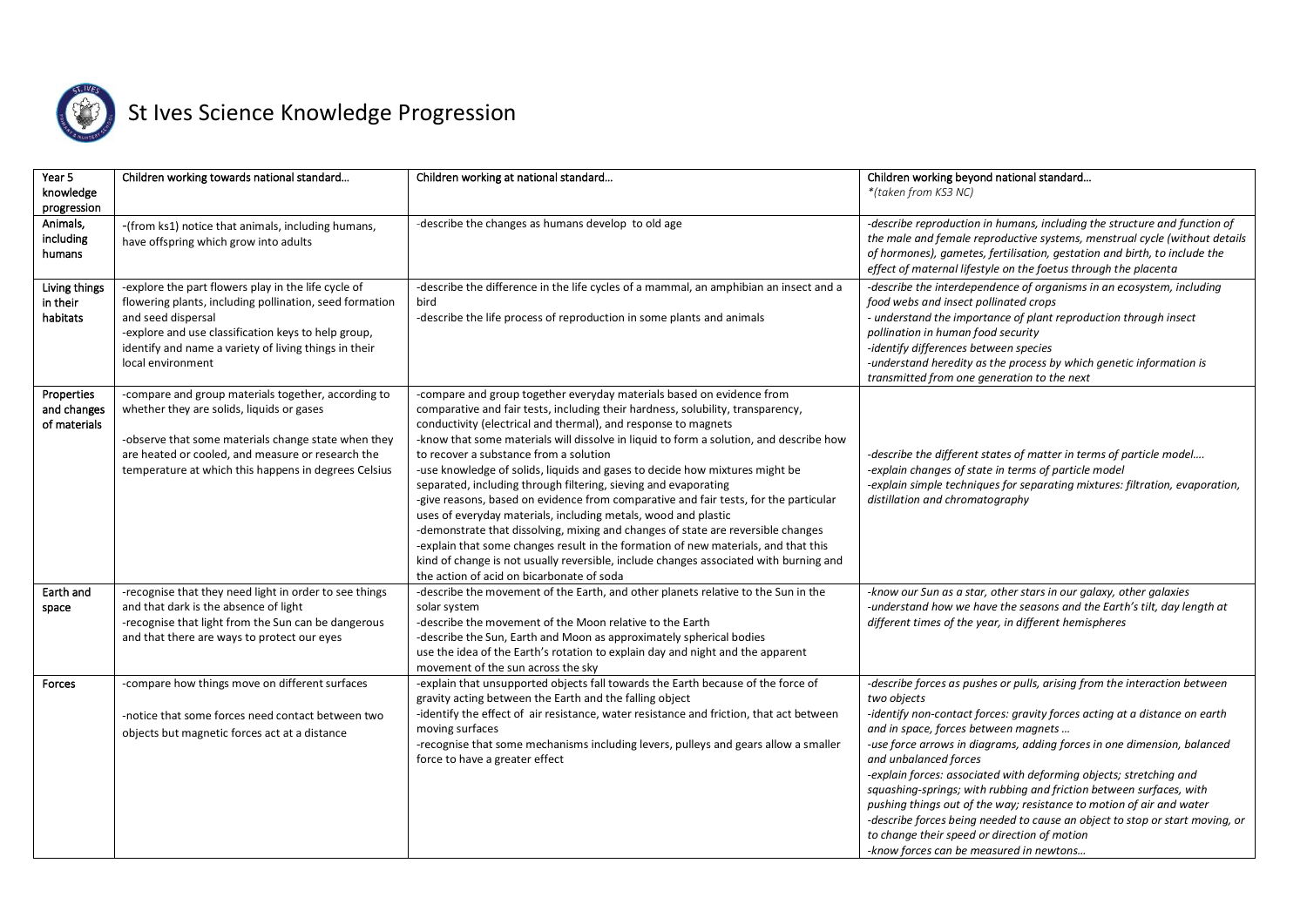

| Year 6<br>Knowledge<br>progression        | Children working towards national standard                                                                                                                                                                                                                                                                                                                                                                                                                                            | Children working at national standard                                                                                                                                                                                                                                                                                                                                                                                                                                                  | Children working beyond national standard<br>*(taken from KS3 NC)                                                                                                                                                                                                                                                                                                                                                                                                                                                         |
|-------------------------------------------|---------------------------------------------------------------------------------------------------------------------------------------------------------------------------------------------------------------------------------------------------------------------------------------------------------------------------------------------------------------------------------------------------------------------------------------------------------------------------------------|----------------------------------------------------------------------------------------------------------------------------------------------------------------------------------------------------------------------------------------------------------------------------------------------------------------------------------------------------------------------------------------------------------------------------------------------------------------------------------------|---------------------------------------------------------------------------------------------------------------------------------------------------------------------------------------------------------------------------------------------------------------------------------------------------------------------------------------------------------------------------------------------------------------------------------------------------------------------------------------------------------------------------|
| Animals,<br>including<br>humans           | -identify that animals, including humans, need the right<br>types and amount of nutrition, and that they cannot<br>make their own food; they get nutrition from what they<br>eat<br>-describe the simple functions of the basic parts of the<br>digestive system in humans<br>-identify the different types of teeth in humans and their<br>simple functions.                                                                                                                         | -identify and name the main parts of the human circulatory system, and<br>describe the functions of the heart, blood vessels and blood (including<br>the pulse and clotting).<br>-recognise the impact of diet, exercise, drugs and lifestyle on the way<br>their bodies function.<br>-describe the ways in which nutrients and water are transported within<br>animals, including humans                                                                                              | -explain the mechanism of breathing to move air in and out of the lungs, using a<br>pressure model to explain the movement of gases<br>-describe the content of a healthy human diet: carbohydrates, lipids (fats and<br>oils), proteins, vitamins, minerals, dietary fibre and water, and why each is<br>needed<br>-describe the consequences of imbalances in the diet, including obesity, starvation<br>and deficiency diseases<br>-describe the effects of recreational drugs on behaviour, health and life processes |
| Evolution<br>and<br>inheritance           | -recognise that environments can change and that this<br>can sometimes pose dangers to living things                                                                                                                                                                                                                                                                                                                                                                                  | -recognise that living things have changed over time and that fossils<br>provide information about living things that inhabited the Earth millions<br>of years ago<br>-recognise that living things produce offspring of the same kind, but<br>normally offspring vary and are not identical to their parents<br>-identify how animals and plants are adapted to suit their environment<br>in different ways and that adaptation may lead to evolution                                 | -identify differences between species<br>-explain that the variation between species and between individuals within a<br>species means some organisms compete more successfully, which can drive<br>natural selection<br>-describe how changes in the environment may leave individuals within a species,<br>and some entire species, less well adapted to compete successfully and<br>reproduce, which in turn may lead to extinction                                                                                    |
| Living<br>things and<br>their<br>habitats | -recognise that living things can be grouped in a variety<br>of ways<br>-explore and use classification keys to help group,<br>identify and name a variety of living things in their local<br>and wider environment                                                                                                                                                                                                                                                                   | -describe how living things are classified into broad groups according to<br>common observable characteristics and based on similarities and<br>differences, including micro-organisms, plants and animals<br>-give reasons for classifying plants and animals based on specific<br>characteristics                                                                                                                                                                                    | -identify differences between species<br>-describe the variation between individuals within a species being continuous or<br>discontinuous                                                                                                                                                                                                                                                                                                                                                                                |
| Light                                     | -recognise that they need light in order to see things and<br>that dark is the absence of light<br>-notice that light is reflected from surfaces<br>-recognise that shadows are formed when a light source<br>is blocked by a solid object<br>-find patterns in the way that the size of shadows change                                                                                                                                                                               | -recognise that light appears to travel in straight lines<br>-use the idea that light travels in straight lines to explain that objects are<br>seen because they give out or reflect light into the eye<br>-explain that we see things because light travels from light sources to<br>our eyes or from light sources to objects and then to our eyes<br>-use the idea that light travels in straight lines to explain why shadows<br>have the same shape as the objects that cast them | -use of ray model to explain imaging in mirrors<br>-describe the transmission of light through materials; absorption, diffuse<br>scattering and specular reflection at a surface<br>-explain colours and the different frequencies of light, white light and prisms<br>(qualitative only)                                                                                                                                                                                                                                 |
| Electricity                               | -construct a simple series electrical circuit identifying and<br>naming the basic parts of a simple electrical circuit,<br>including cells, wires, bulbs, switches and buzzers<br>-identify whether or not a lamp will light in a simple<br>series circuit based on whether or not the lamp is part of<br>a complete loop with a battery<br>-recognise that a switch opens and closes a circuit and<br>associate this with whether or not a lamp lights in a<br>simple series circuit | -associate the brightness of a lamp or the volume of a buzzer with the<br>number and voltage of cells used in the circuit<br>-compare and give reasons for variations in how components function,<br>including the brightness of bulbs, the loudness of buzzers and the on/off<br>position of switches<br>-use recognised symbols when representing a simple circuit in a diagram                                                                                                      | -talk about electric current<br>-describe potential difference, measured in volts, battery and bulb rating<br>-describe differences in resistance between conducting and insulating<br>components                                                                                                                                                                                                                                                                                                                         |